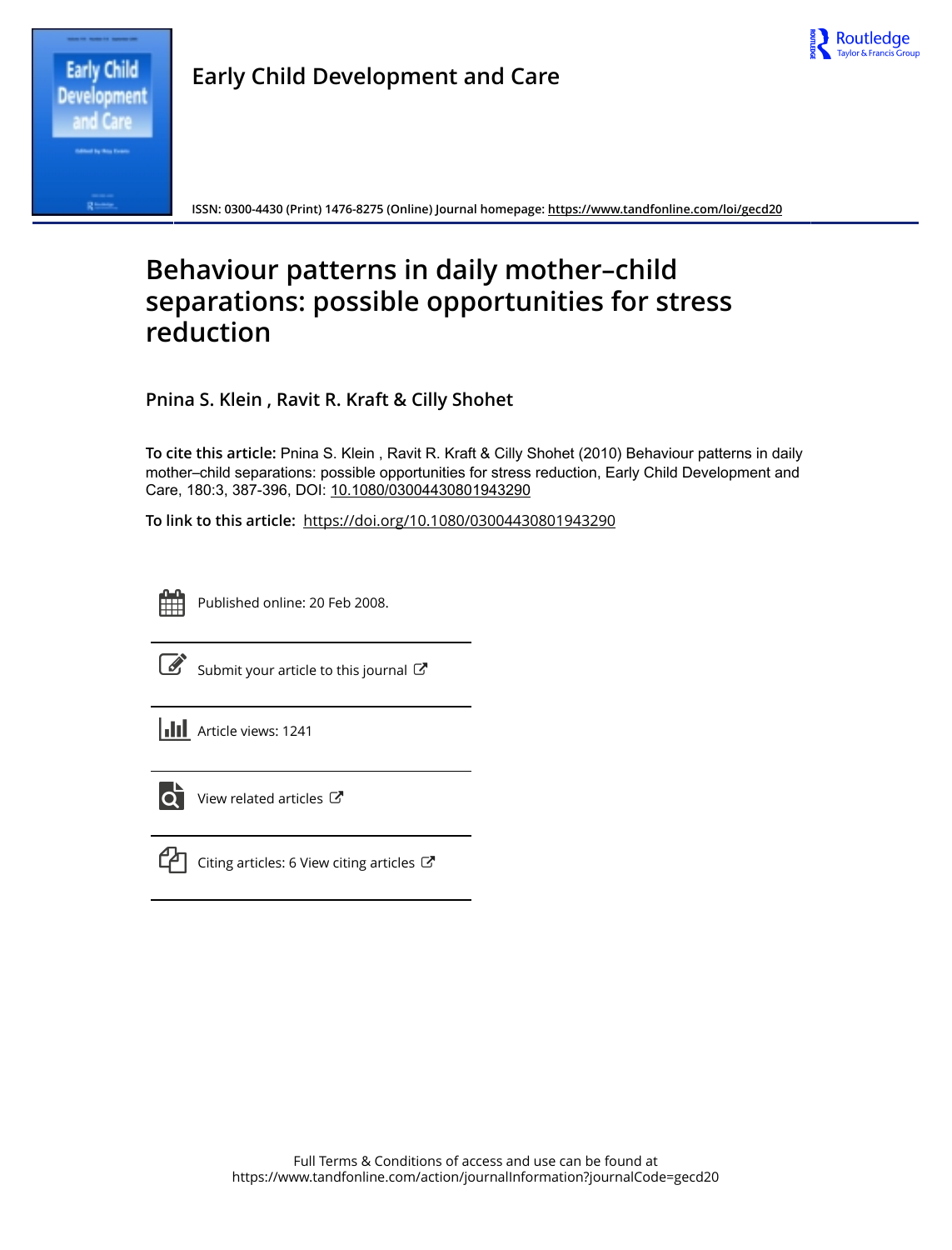## **Behaviour patterns in daily mother–child separations: possible opportunities for stress reduction**

Pnina S. Klein\*, Ravit R. Kraft and Cilly Shohet

*School of Education, Bar-Ilan University, Ramat-Gan, Israel*

(Final version received 25 January 2008)

Despite the abundance of research on attachment and on the effects of separation, very little research examines the actual processes of separation occurring daily when mothers leave their children (age 6–18 months) in out-of-home group care. In the current study, this everyday process of separation was observed for three months (September–November), starting with the first day in daycare. Typical patterns of mother–child, mother–child–caregiver, mother–caregiver and child–caregiver interactions were identified, each including behaviours that could either relieve or aggravate stress. Separation processes initiated by the mother that included repeated patterns of ceremony and ritual were identified as reducing stress. In addition, infants and toddlers who cried more following separation received more attention distracting responses, whereas those who cried less received more empathic responses. More crying was observed when mothers remained to talk to the caregiver after separation.

**Keywords:** mother–infant separation; adjustment to daycare; separation ceremonies; infant mental health; mother–infant–caregiver interactions

One of the most problematic aspects of out-of-home care was and still is the separation between the child and the persons with whom he or she is most closely attached, for long hours, five to six days a week (Provence, 1977). Long hours of separation from the parents, and the need to reorganise security seeking behaviour around multiple adults, have been recognised as possible causes of stress for young children (Dettling, Gunnar, & Dinzella, 1999). These realities impose stress upon both the young child and the parents and may have an effect on their relationship, on the parents' development as parents, and on the child's own development (Dettling et al., 1999; Gunnar, Larson, Hertsgaard, Harris, & Brodersen, 1992; Provence, 1977).

Despite the abundance of research on separation and its effects on infants and children, relatively little research has focused on the specific elements constructing repeated processes of daily separation of infants and toddlers from their parents, primarily mothers bringing them to daycare or any other form of non-maternal setting (Ahner & Lamb, 2003; Leavitt, 1994; Pawl, 1990). Changes in infants' behaviour related to hours of stay in daycare have been linked to an increase in cortisol levels in the blood (Dettling et al., 1999; Tout, de Haan, Campbell, & Gunnar, 1998). Cortisol is a hormone associated with feelings of stress (Watamura, Donzella, Alwin, & Gunnar, 2003). During the period of initial adjustment to daycare at the beginning of the academic year, infants' levels of cortisol were linked with levels of anxious behaviour such as crying, clinging and other expressions of

<sup>\*</sup>Corresponding author. Email: pninak@mail.biu.ac.il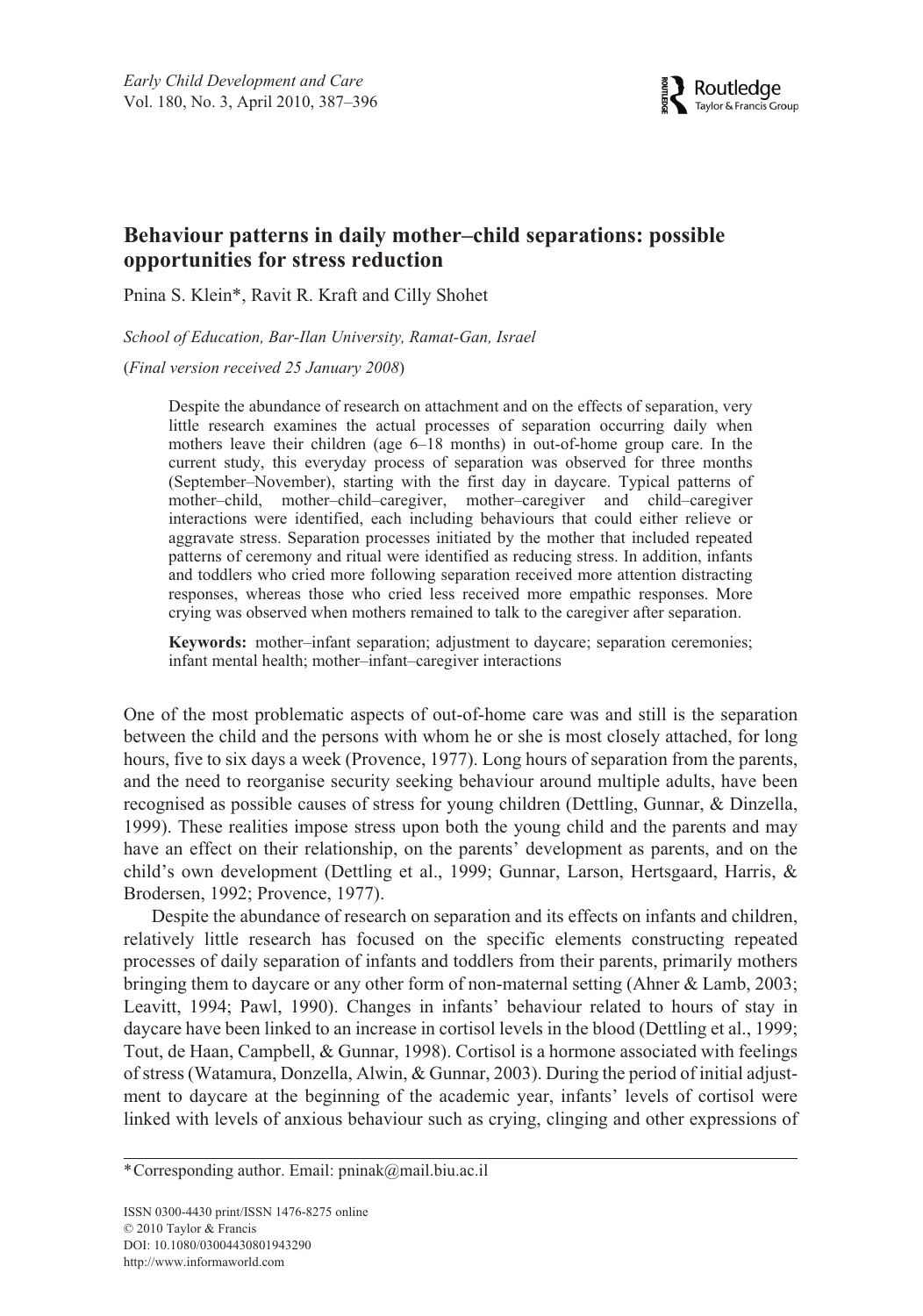sadness and irritability. Interestingly, infants who were with their parents during the initial transition to daycare had lower levels of cortisol as compared to infants who were not with their parents during this period (Ahnert, Gunnar, Lamb, & Barthel, 2004). In addition, separation from mother was found to be related to children's thresholds for cortisol production, as well as size of cortisol increase in response to a stressor (Gunnar, Mangelsdorf, Larson, & Herstgaard, 1989). These findings suggest that daily separation from the mother and transition to out-of-home group care may lead to changes in infants' behaviour as well as to physiological changes in blood hormones, including cortisol, which may have negative effects on the child's immune system and nervous system (Cacioppo, 1994; Luecken & Lemery, 2004).

There is no question that separation is a complex process affected by a delicate yet complex interplay between parent, child and caregiver variables. Infants and toddlers are sensitive to nuances of emotional variations reflected by their parents' behaviour in general and during the brief period of daily separation in particular, when they feel insecure and vulnerable. Field et al. (1984) found that some parents tend to give their infants many verbal explanations during the separation episode and that the latter confuses the children. She identified two other behaviours associated with infants' higher frequencies of distress and anxiety: the parent's 'quick escape' from the room when the child is distracted by someone or something else, or the reverse, namely, staying in the room for 'too long'.

General consensus exists that warm, affective, sensitive and responsive mothering provides the basis for secure mother–child attachment and is associated with fewer expressions of separation anxiety, better relations to another caregiver and more engagement in exploration and play (Ahnert et al., 2004; Ainsworth, Blehar, Waters, & Wall, 1978; Frodi, Bridges, & Grolnick, 1985; Sorce & Emde, 1981). Several studies showed that children in insecure attachment relationships show more evidence of cortisol elevations than do securely attached children (Ahnert et al., 2004; Nachmias, Gunnar, Mangelsdorf, Hornik-Parritz, & Buss, 1996; Spangler & Grossman, 1993).

In order to understand separation in the context of out-of-home care, parent, child and caregiver variables should all be considered, as well as the nature of their mutual interactions. Many caregiver variables, such as level of education, training and theories of child rearing, perceptions of the ideal child and of the objectives of their own role as caregivers, were found to predict caregivers' relations with the infants under their care (Berk, 1985; Miller, 1988). A sensitive, responsive alternative caregiver can reduce separation anxiety (Gunnar et al., 1992). With regard to infant variables, most studies about separation relate to age, maturity and physiological variables (health, temperament and gender) as well as to children's life history (age of entry to daycare, quality of care and type of mother–child attachment (Bates & Wachs, 1994; Chess & Thomas, 1991).

Available research has separately investigated each of the three partners in the separation episode; however, as indicated earlier, little research has targeted the actual sequential process occurring during the brief period of mother–child separation occurring each day throughout the initial period of adjustment to the new non-maternal care environment. Exploring this ubiquitous process of separation may help unravel its components, leading to new insights into how adults can ease young children's experience of separation and foster the children's regulation of emotions in this distressing everyday situation. The current study explored the basic components of daily separation episodes between Israeli parents and their infants for their first three months in daycare, with a focus on the behaviours of each partner and on the nature of their interactions.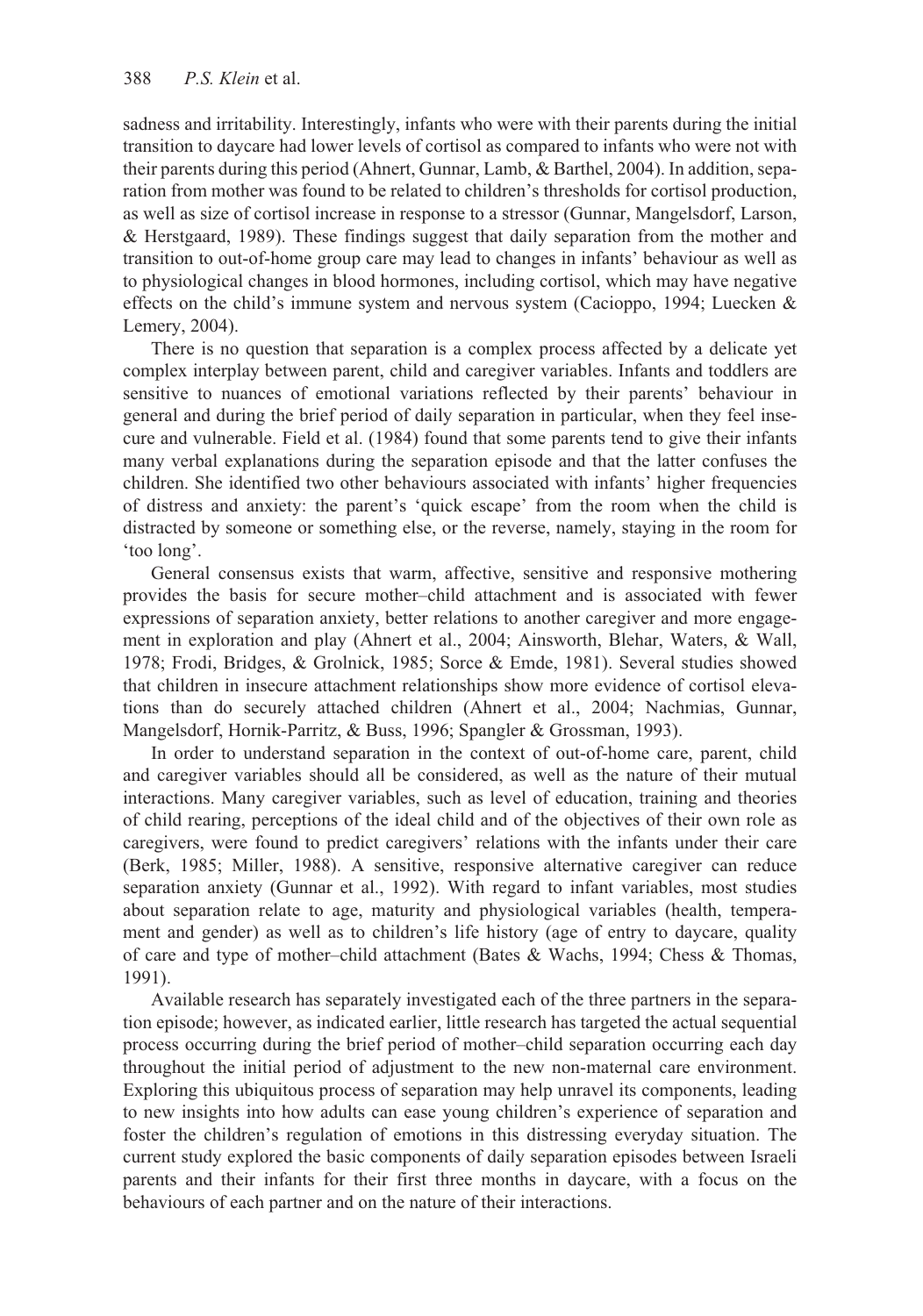#### **Method**

#### *Participants*

Participants were 24 parent–infant dyads recruited from three daycare centres in a middleclass, urban area in central Israel, and the daycare personnel in these centres. The participating child care centres were randomly chosen by the head of the leading childcare centre organisations in the country. The researcher met with the principals of the centres and they all agreed to participate in the study 'on separation'. Letters were sent to parents of all infants in each centre, asking for their permission to observe and film them during separation from their infant. Parents and caregivers were informed that the objective of the study was to learn about infants' adjustment to daycare. About 85% of the mothers responded and agreed to participate in the study with their infants. The participating infants were randomly chosen from each of the participating centres. Infants were 12 boys and 12 girls, ranging in age between 6 and 18 months ( $M = 12.4$ ,  $SD = 4.6$ ). Most children ( $n = 89\%$ ) had intact families. In the remaining families, parents were divorced and the infants lived with their mothers.

Most parents  $(n = 19)$  had at least  $1-2$  years of college education. Mothers had an average of 14.5 years of education (*SD* = 2.3) and fathers had an average of 14.7 years of education  $(SD = 2.5)$ . Seventy percent of the parents were native born, 20% were immigrants from the former USSR and 10% had immigrated from the USA or Canada. All infants were born in Israel (their families have been in Israel at least five years). The infants were mostly first born (67%), 20% were second children and the remaining children were either third or fourth born. All families of the participating infants lived in an area rated by the Israeli National Census Burou as middle-class, based on criteria of average income and housing conditions.

The childcare personnel were mostly second generation Israeli, from families that have immigrated to Israel from Yemen, Iraq and Tunesia (75%) and 25% from families who have emigrated from Russia in the past  $10-15$  years. All of them had high school education and two had two years of academic studies. All of them had the basic training course in child care required by law for caregivers.

#### *Procedure*

This study was carried out in two stages. Using ethnographic research methods combined with videotaping, the second author with one additional graduate student, observed the process of separation between each of four mothers and their children as they arrived at two daycare centres and interacted with the caregivers, for three hours daily (7:00–10:00 am) for a period of three months (September–November). These observations were carried out for two mother–infant dyads in each of two child care centres. In each centre the observations were carried out on alternating days, changing randomly from week to week. The researchers sat in a corner of the room with visual access to the centre's entrance, videotaped and took notes pertaining to the daily separation episodes. Sony SE1400 digital camera on a tripod was used (to focus on the entrance door in combination with a mobile digital camera (carried by the researcher). The observations of the first four infants interacting with their mothers and caregivers were open ended, following no preset directions or assumptions. Following the observations, the researcher occasionally spoke to the mothers and caregivers about their experiences.

Analysis of this initial data set for four dyads revealed a repeated pattern of maternal behaviour during daily separation from their infants and toddlers. To examine the validity of this pattern, five graduate students in early childhood education underwent training to perform the observations and were assigned to replicate the findings with 20 additional mother–child dyads, four dyads each. The observers were trained using a series of 20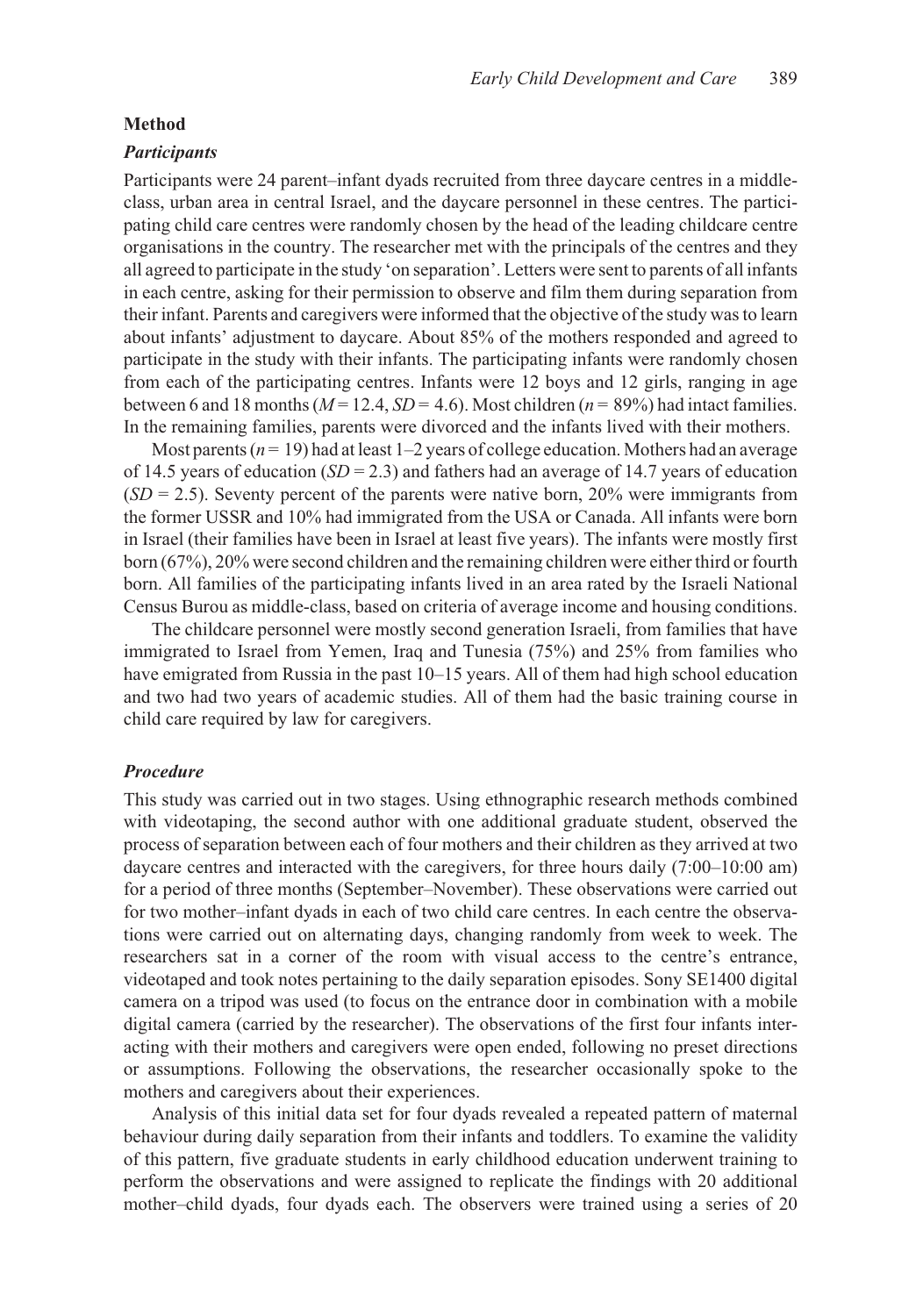videotaped separation episodes, followed by observations of four 'live' (not taped) sessions of separation. The rate of inter-ratter reliability achieved following the training was .87 for the parent–child interaction, .91 for the caregiver–child interaction, .75 for the parent–caregiver interaction and .85 for the parent–child–caregiver interaction. The interratter reliabilities were calculated based on the number of agreements divided by the number of agreements plus disagreements, multiplied by 100, to give a percent agreement.

The observers were instructed to describe the parent, child and caregiver interactions using a semi-structured format focusing on four categories of interaction: parent–child, parent–child–caregiver, caregiver–child and caregiver–parent. Each of the observers carried out and analysed the observations of their four triads independently. These observations were then analysed by another researcher and disagreements were discussed by a team of four observers until agreement was reached.

The current article reports data for all 24 infant–mother–caregiver triads. Only findings that were confirmed as reappearing in at least 80% of the separation episodes were presented as general statements regarding the separation process.

## **Results**

## *Basic separation process*

Despite apparent differences in separation process styles within different parent-child-caregiver triads, a basic pattern or sequence of activities could be clearly identified in most (85%) separation episodes. Mothers or fathers arrived between 7:30 and 9:00 in the morning carrying their infants or walking with them, holding their hand. As they entered, one of the caregivers approached them smiling and greeted the child, saying 'good morning' and greeting the child by name. Mother (or father, in 10% of the observations) and infant then moved to the personal cupboard/drawer area, where the parent placed the child's personal items and then returned to the open play area at the centre. Parent transferred the infant to the caregiver's arms, kissed the child, said goodbye and left, often looking back to see how the child was reacting.

## *Major components of the separation process*

Analysing this process more carefully revealed four major components: (1) reception of mother and child by the caregiver, (2) mother storing her child's personal belongings, (3) the 'separation ceremony', and (4) mother leaving. Each of these components included specific characteristics that varied somewhat across different parent–child dyads, different caregivers and different physical daycare settings.

- (1) *Reception of mother and child by the caregiver.* Caregivers greeted the children and related to their mothers, inquiring about events occurring during the preceding day or night, i.e. in relation to children's health, a family holiday or celebration, any visible change in children's appearance (e.g. new shoes, a scraped knee, or a haircut). Most parents reported in the post observation interview that they were aware of the caregiver's warm reception each morning and appreciated it.
- (2) *Mother storing her child's personal belongings.* Most mothers (85%) carried the child with them on the way to storing their items in their cupboard or personal drawer. Others placed the child in the caregiver's arms or on the floor next to them before they went to store the belongings.
- (3) *The 'separation ceremony'*. A sequence of behaviours was typically formed and repeated preceding mother's leaving the child at the centre. These behaviours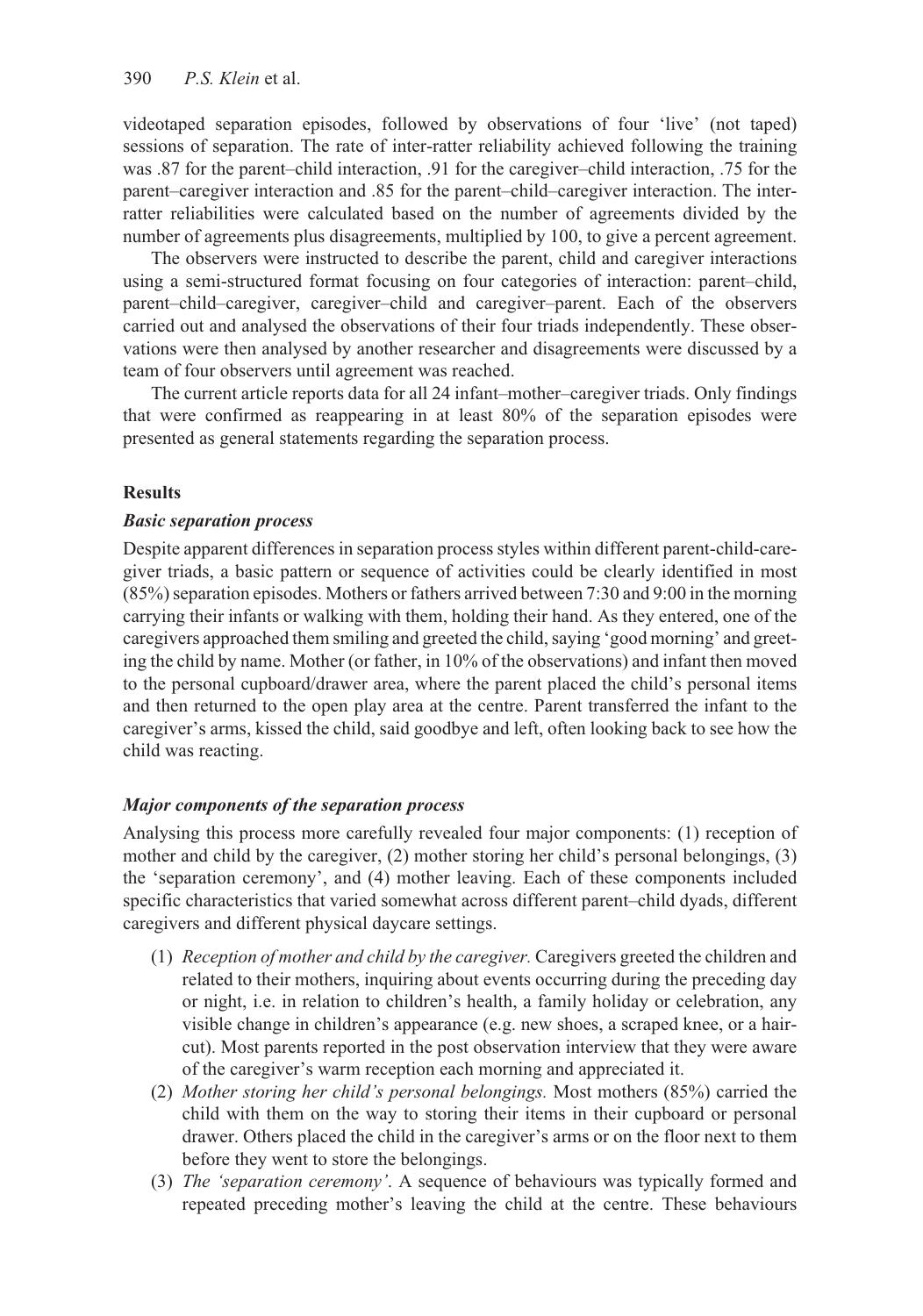constituted the 'separation ceremony', occurring at some time between the mother and child's arrival and the mother's exit.

(4) *Mother leaving.* This component of the separation occurred at the very end of the process, immediately before the child was left 'alone'. It involved variables such as duration (How long did mother stay or otherwise express her goodbye?) and finality (Did she return to complete something she had not said or done?).

#### **The four types of observed interactions**

The entire process of separation typically began with the triangular interaction of mother– infant–caregiver, but the other three types of interaction did not necessarily appear in a fixed sequential order.

#### *Triangular mother–infant–caregiver interaction*

In the major triangular interaction observed, the mother indicated verbally or non-verbally that she was about to leave, the caregiver approached, and the mother either transferred the child to her or placed the child on the floor next to her.

A change emerged over time in the mother's announcement of her impending exit and in the duration of the separation process: During the first few weeks in daycare, the parent (most commonly the mother) announced that it was time for her to leave. This announcement was directed towards the caregiver, and it often signalled the caregiver to approach the mother and her child and to take the child from the mother. Later in the year, such announcements to start the triangular interaction declined in frequency. Moreover, the time spent between arrival and mother's departure was reduced (from an average of 16 minutes,  $SD = 7.5$  minutes, in September, to an average of 3.3 minutes,  $SD = 2.1$ , at the end of November) with the parent initiating the triangular interaction almost immediately following arrival at the daycare centre. In those cases the mother initiated the separation by handing the child to the caregiver.

Although in most cases the mother initiated the beginning of the triangular interactions, on some occasions the caregiver stretched out her arms and signalled to the mothers to begin transfer of the child. The latter occurred mostly at the beginning of the year when mothers hesitated to leave and appeared to be confused or uncertain about the timing of the separation, or later in the year when the caregivers had the impression that separation had become a well-established routine in which they had a well-defined role. Such caregiver initiation of the triangular interaction emerged as ineffective inasmuch as it resulted in long episodes of crying on the part of the children and reports of uneasy feelings among the parents. In the interviews three mothers clearly expressed their belief that the infants needed to adjust to separation at their own pace and their own wish to be left to initiate transfer of their infant to the caregiver when they felt it most appropriate.

Another form of triangular caregiver–child–mother interaction occurred when the mother began walking towards the door. The caregiver most frequently held the child facing the mother, saying 'good bye mommy', and waving good bye either for or with the child.

## *Parent–child interaction*

The dyadic interaction within the separation ceremony typically began following the triangular interaction when the mother announced her intention to leave and transferred the child to the caregiver. At this point, when the infant was being held by the caregiver or placed next to her, the mother faced her child and said 'goodbye, sweetie' or 'goodbye,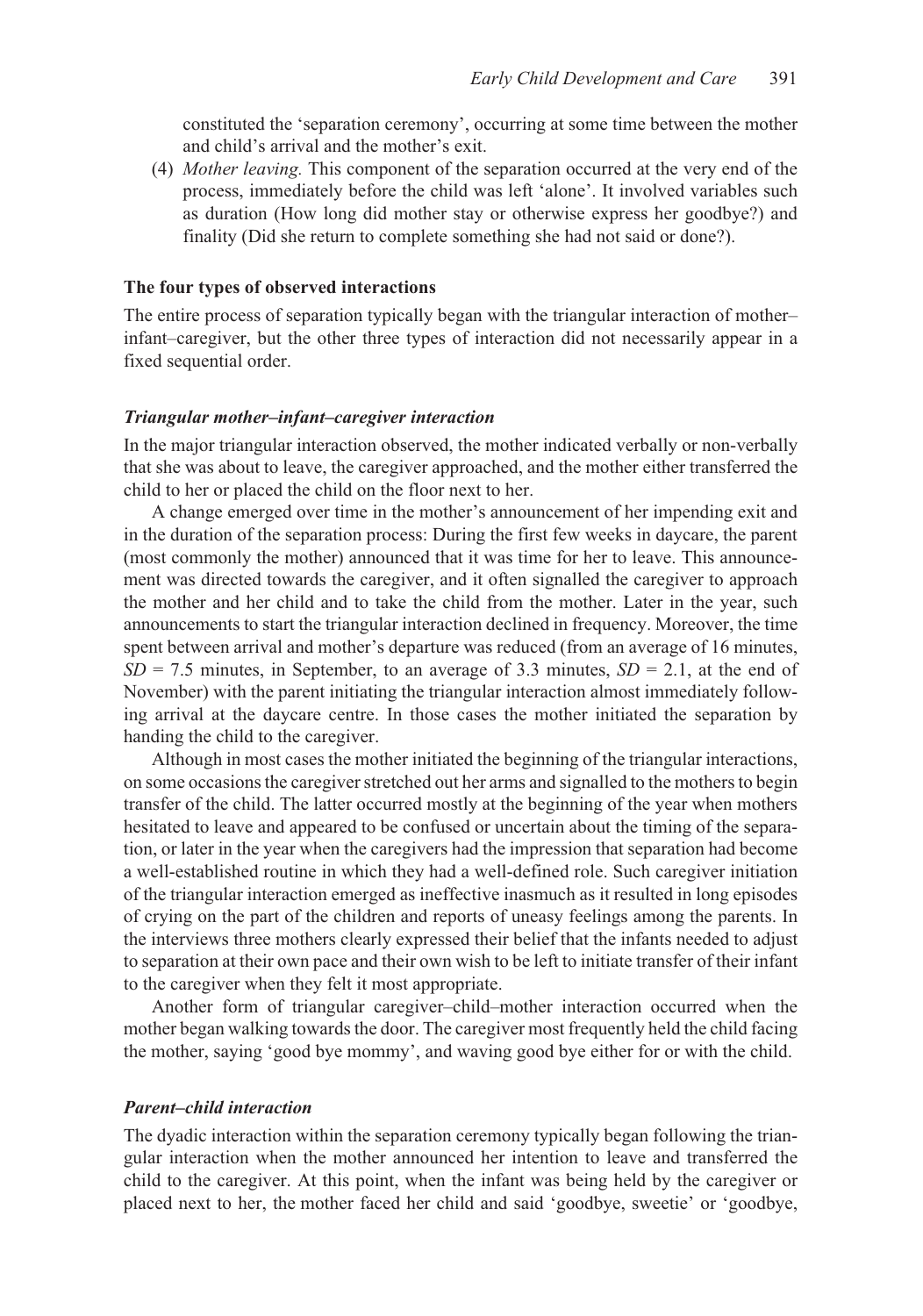Danny'. Then she waved in front of her child's face, came closer, kissed or patted the child's face or head and moved towards the door.

Three elements were commonly viewed in this dyadic episode: (1) mother said goodbye and waved, (2) mother kissed child, and (3) mother patted child and embraced him/her. These elements' sequence of appearance varied from parent to parent. Some parents revealed a fixed sequence for these behaviours, whereas others demonstrated daily changes in sequence, often in response to their child's expressions of discomfort (which most frequently included crying). The pattern of these behaviours changed over time from the early separations during the first few weeks in daycare to later separations.

Parents and infants seemed to go through a learning and adjustment period, during which they gradually developed strategies and patterns for coping with separation. About one month following the initial episodes of separation, these basic behavioural components formed a relatively stable pattern that was noted in most parent–child interactions. Stable patterns of behaviour were frequently associated with more calm and secure separation episodes. For example, there were fewer infants crying during separation (a reduction of 85% of the frequency of crying and a reduction in duration of crying). In September crying continued for over an hour and at times throughout the day, whereas at the end of November, crying episodes seemed to end briefly (an average of three minutes after mother left). Infants seemed more interested in contact with the caregiver, other children in toys and almost all of them seemed occupied in either play (70%) or social interactions.

Some strategies for separation appeared to have good outcomes, whereas others did not. The pattern of separation was at times disrupted following suggestions by the centre staff, who, for example, instructed parents to shorten their stay at the centre in order to minimise the separation episode and supposedly reduce the child's crying and distress. The latter often led to the opposite consequences, namely, more crying and expressions of distress, apparently because the mother and her child did not have a chance to complete the sequence of behaviour composing their own separation ceremony.

One basic strategy found effective in this study was when the mother initially remained in the daycare centre with the child for a few days, engaging in play with the child and creating a relaxed positive emotional climate for interaction with the caregiver and other children. Based on our observations, separation was easier if preceded by a few days in which parents and children came and left the centre together until their child learned that the new environment was safe, loving and interesting and until the parent felt more relaxed about separation.

An ineffective strategy during the initial period of adjustment to the daycare centre emerged when parents interpreted their child's involvement in play as an indication that they were free to leave. However, at this initial stage, parental exit while the child was playing or distracted frequently resulted in frantic crying and subsequently could have led to feelings of mistrust which were expressed through behaviours suggesting more pronounced separation anxiety (i.e. more frantic crying, clinging, kicking, shouting). Developing a sense of security and familiarity seemed to involve repeated, safe, positive and interesting experiences. Formation of such feelings took time and could not be rushed by leaving the child quickly before any separation ceremony was established.

#### *Caregiver–child interaction*

In the final stage of the separation process, the mother handed the child to the caregiver and started to leave. The following behaviours were commonly observed in most caregiver– child interactions during separation: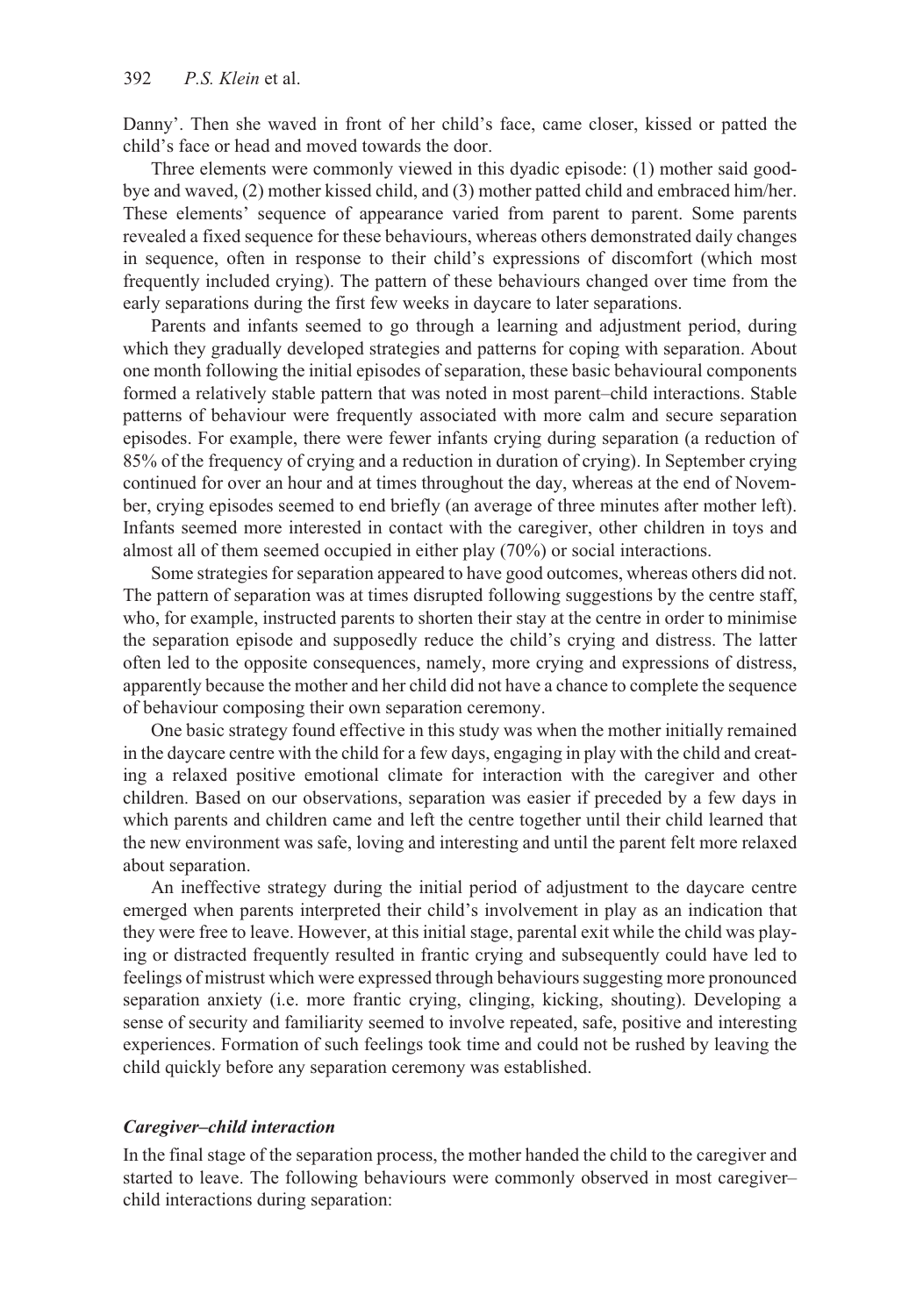- (1) Caregiver held infant in her arms.
- (2) Caregiver attempted to distract infant by calling attention to something or someone else in the room (e.g. 'look at the doll …' 'See what Daniel is doing' or taking the child to look at the backyard).
- (3) Caregiver showed facial expressions or other physical signs of empathy and positive affect towards the child (e.g. a hug or a kiss).
- (4) Caregiver used verbal communication to distract the child or to express positive emotions ('I love you, you are so sweet').

One of the most interesting findings on caregiver–child interactions during separation involved differences in the caregiver's behaviour as related to the child's level of stress (i.e. crying). When an infant showed excessive or prolonged crying, the caregiver tended to use more strategies aimed at distracting the infant's attention from the separation. When the infant showed less crying, caregivers tended to show more physical and verbal positive affect. As a result, infants who were the most distressed during separation tended to receive the fewest expressions of affect and empathy from the daycare staff. Distracting the infants and toddlers by focusing their attention on other people or interesting objects in the environment may have helped stop their crying for a brief moment, but they tended to resume crying shortly afterwards, promoting the caregivers' repeated use of the distraction technique that seemingly worked before, albeit briefly, rather than using strategies of consoling or expressing empathy.

## *Caregiver–parent interaction*

Parents most frequently initiated verbal interactions with the caregivers, although these conversations differed considerably among parents. Mothers tended to give caregivers information on several subjects: their child's health and well-being (e.g. how he/she felt, the need to administer medicine, whether the child was tired, hungry, or upset), logistical information (e.g. who would be coming to pick him/her up and when) and information related to current events in the family. In addition, some small talk (e.g. shopping opportunities) was exchanged between the adults. However, the timing of these conversations was crucial. The common denominator of most of these interactions was that when they occurred following the parent–child interaction (transfer of the child to the caregiver), the caregiver–parent interactions often led to exacerbated distress and crying. On the other hand, earlier exchanges of information with the caregiver did not have such an impact, suggesting the need to maintain a very short caregiver–parent interaction at the end of the separation sequence, ending with the child as the main target of mothers' expressions of affect and concern and avoiding prolongation of the distressing goodbye.

## *Demographic factors*

Three of the children in the present study who had the greatest difficulties separating (i.e. cried intensively for the longest periods of time) were children for whom entry to daycare coincided with another dramatic event in their lives: moving to a new home for two children and the birth of a new sibling for one child. This finding underscored the important influence of additional environmental stressors on the separation process. Excessive tension or confusion in any of the individuals who participated in these interactions appeared to complicate separation.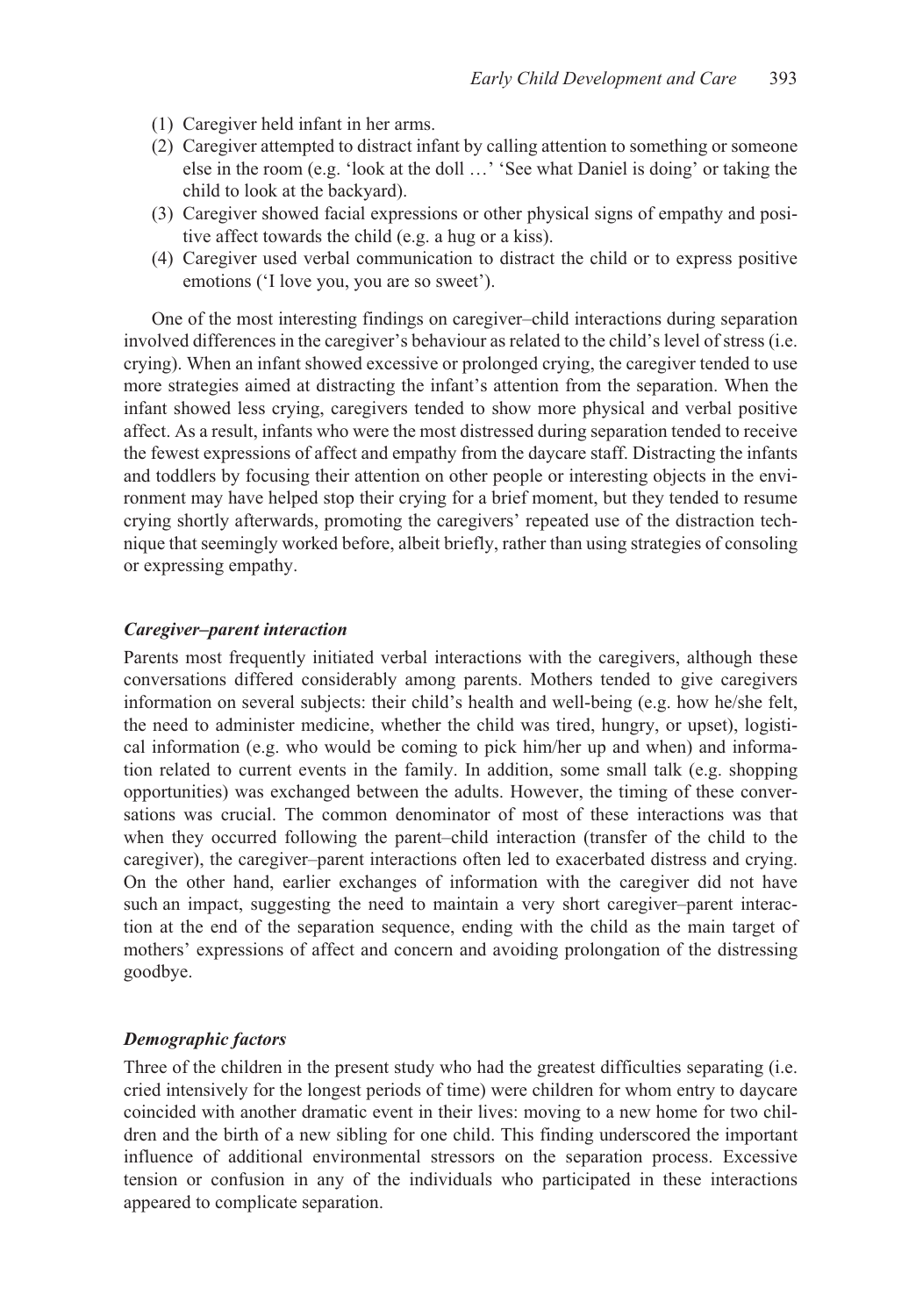#### **Summary and recommendations**

Infants' and toddlers' daily separations from their mothers were found in the current study to be a complex process involving mother–child, mother–child–caregiver, mother–caregiver and child–caregiver patterns of interaction. Despite variability in the separation process due to child, parent and caregiver variables, certain 'separation ceremony' patterns emerged over the course of time, which helped both mothers and infants through the difficult experiences of separation.

Altogether, separations observed during the initial part of the year differed from separations occurring later. The period following entry into out-of-home care constitutes a very stressful period of time for the mother, the infant and the caregiver. In time, within the three months of this study, most mothers learned to understand and adjust to their infant's needs in the process of separation. They formed a more cohesive pattern of separation representing a more coherent separation agreement between the partners, i.e. between the parent, the child and the caregivers.

During the first months of adjustment to daycare, some strategies for separation emerged as more effective than others. In line with Collins' early findings (1984), it was found in the current study that 'a quick escape' when the child was distracted and 'staying too long' in the room led to more distress and anxiety in the infant. However, in the current study it was found that mothers' perceptions of their own role seemed to influence their behaviour. Mothers' quick escape was led by their belief that their objective was to help their child begin to play. Thus, when their child expressed interest in something, the mothers felt free to make a quick escape. In contrast, mothers who perceived their role in the separation process as 'creating a positive feeling of comfort, trust, security and interest in the new environment' did not feel that their child's momentary distraction or brief engagement in play was a sufficient cue for them to leave. They felt obligated to stay with their children long enough to mediate to them their own trust and positive feelings towards the caregivers, familiarise them with some of the toys and children and complete the separation ceremony.

'Staying too long' was also identified in the current study as especially disturbing when mothers continued to converse with the caregivers after having kissed their infant or toddler goodbye and thus having completed the separation ceremony. We therefore recommended that the caregiver–parent interaction be kept to a brief minimum at the end of the separation sequence. However, caregivers' frequent recommendation that mothers shorten the process of separation to avoid 'staying too long' was often unhelpful, particularly when mothers appeared confused and helpless or when children manifested considerable difficulty separating from them (i.e. persistent crying, clinging, etc.). Parents often responded to the caregiver's recommendation by bringing their child into the centre, delivering her directly to the caregiver and immediately thereafter leaving the room – almost as if running away. This seemed to reflect their interpretation of 'short separation'. Apparently, these parents considered only one aspect of the recommended separation process: its speed (i.e. short and quick). Parents reported the entire situation to be confusing, when they were witnessing their child crying and expressing distress. A significant insight of the current study was the need to enhance parents' awareness about the importance of the separation ritual and ceremony, as behavioural elements that reduce anxiety, and the importance of finality. Mothers' return to the room following separation complicated the separation process. In those cases, children may have been required to experience separation again and may also have learned that crying brought the mother back. In such cases, more persistent crying and expressions of anxiety would result.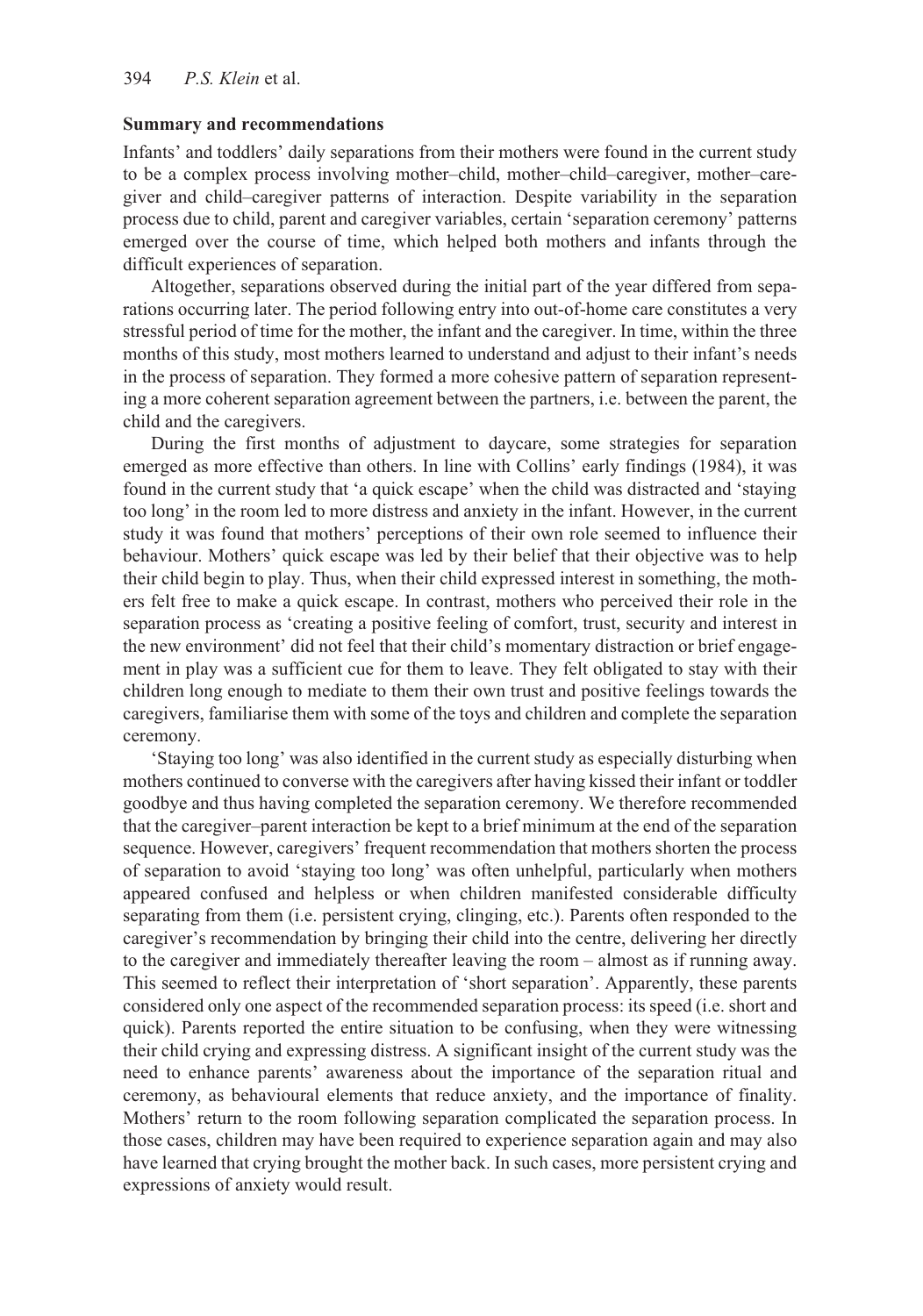Another finding concerning a mismatch of parent and caregiver expectations emerged regarding the caregiver's signals to transfer the infant (i.e. outstretched arms). When one of the final steps in the separation process, i.e. transferring the infant to the caregiver, was initiated by the caregiver before the mother was ready for it, more difficult episodes of separation followed.

Infants who cried intensively were found to receive more caregiver responses geared to distract their attention and fewer expressions of empathy and consolation. When infants cry, distracting them with other things may be momentarily helpful, but to reduce stress and ease separation in the long run, expressions of empathy are more helpful.

Preparing to ease the process of separation calls for a careful consideration of all aspects of infants' and toddlers' lives and those of their parents and caregivers as well as characteristics of the interaction between them. If at all possible, infants' entry to daycare should not coincide with another dramatic event in their lives (i.e. toilet training, birth of a sibling, divorce, moving to another home).

#### **Acknowledgements**

The authors would like to thank the Harris Foundation and the Machado Chair for Cognitive Modifiability for supporting this study.

#### **Notes on contributors**

Prof. Pnina Klein is head of the Baker Center for Research and Treatment of Children with Special Needs and Professor of Education and Early Childhood Development at Bar-Ilan University.

Cilly Shohet is a lecturer of Early Childhood Education at the School of Education, Bar Ilan University, and head of In-Service Training.

Ravit Rosenfeld Kraft is an occupational therapist and coordinator of parent counseling services.

#### **References**

- Ahner, L., & Lamb, M.E. (2003). Shared care: Establishing a balance between home and child care setting. *Child Development, 74*, 1044–1049.
- Ahnert, L., Gunnar, M.R.G., Lamb, M.E., & Barthel, M. (2004). Transition to child care: Associations with infant-mother attachment, infant negative emotion, and cortisol elevations. *Child Development, 75*, 639–650.
- Ainsworth, M.D.S., Blehar, M.C., Waters, E., & Wall, S. (1978). *Patterns of attachment: A psychological study of the strange situation.* Hillsdale, NJ: Elbaum.
- Bates, J.E., & Wachs, T.D. (1994). *Temperament: Individual differences at the interface of biology and behavior.* Washington, DC: American Psychological Association Press.
- Berk, L. (1985). Relationship of educational attainment, child oriented attitudes, job satisfaction, and career commitment to caregivers' behavior towards children. *Child Care Quarterly, 14*, 103–129.
- Cacioppo, J.T. (1994). Social neuroscience: Autonomic, neuroendocrine, and immune responses to stress. *Psycho-Physiology, 31*, 113–128.
- Chess, S., & Thomas, A. (Eds.). (1991). Temperament and the concept of goodness of fit. In *Exploration in temperament* (pp. 15–28). London: Plenum Press.
- Dettling, A.C., Gunnar, M.R.R., & Dinzella, B. (1999). Cortisol levels of young children in full day childcare centres: Relations with age, and temperament. *Psychoneuroendocrinology, 24*, 519–536.
- Field, T., Gewirtz, J.L., Cohen, D., Garcia, R., Greenberg, R., & Collins, K. (1984). Leave taking and reunion of infants, toddlers, preschoolers, and their parents. *Child Development, 55*, 628–635.